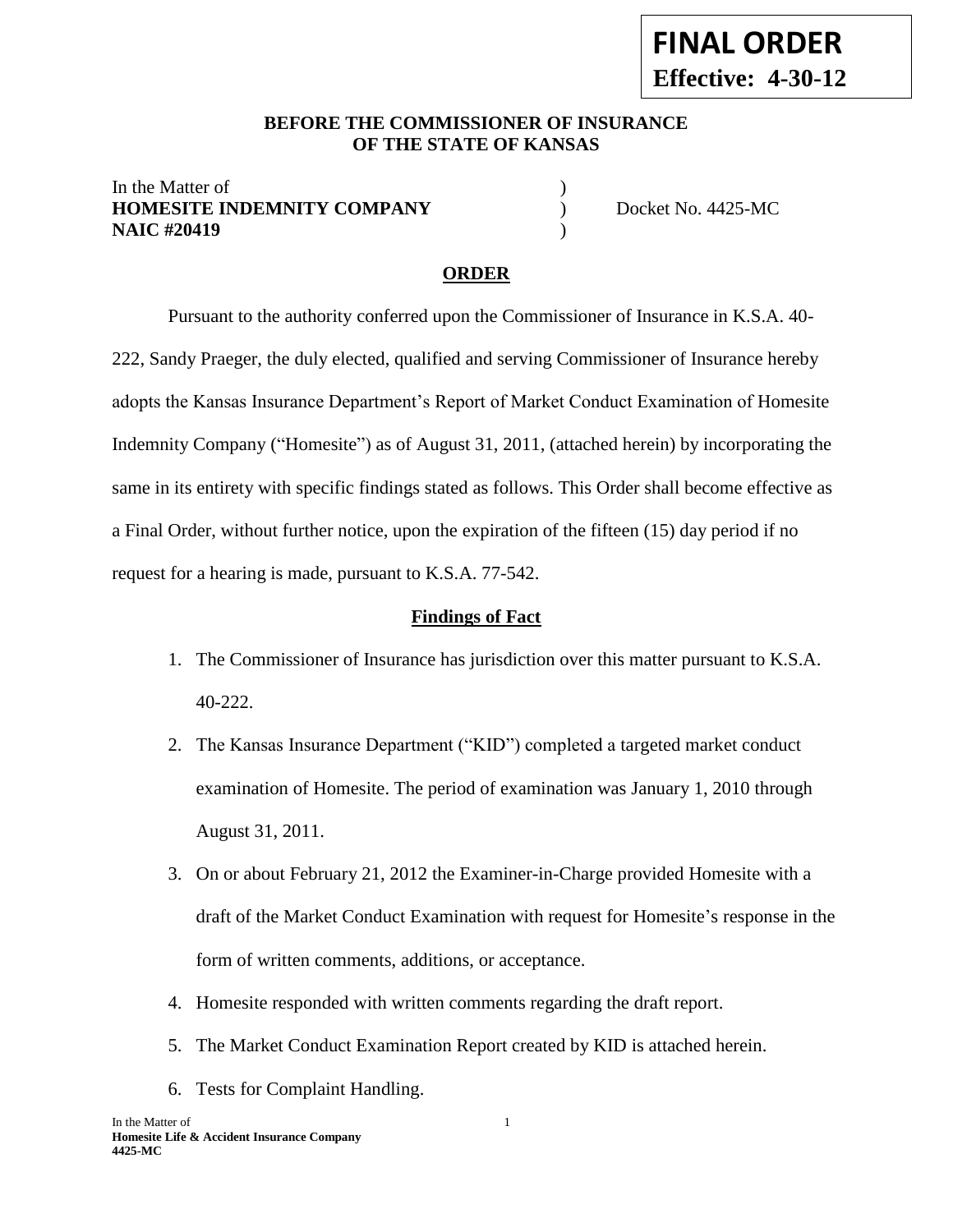- a. Standard 1 reviews that all complaints are recorded in the required format on the company complaint register.
	- i. Examiners reviewed 48 samples and found 7 initial complaints had an incorrect date on the log. The examiners noted that the complaint log contained numerous inaccuracies related to the dates received and dates of final disposition. Failure to maintain proper records regarding company complaints in accordance with the company's policy is in violation of K.S.A. 40-2404(10).
	- ii. Homesite failed standard 1.
- b. Standard 4 reviews the time frame within which the company responds to complaints is in accordance with applicable statutes, rules and regulations.
	- i. Examiners reviewed 48 samples and found 14 errors contained within the complaint files in which Homesite did not respond to the Kansas Insurance Department in violation of section 6(b) of the NAIC Unfair Claim Settlement Practice Model Regulation as adopted by K.A.R. 40- 1-34.
- 7. Tests for Claim Handling.
	- a. Standard 2 reviews to ensure the investigations are conducted timely.
		- i. Examiners reviewed 106 samples and found 18 errors where Homesite failed to investigate claims within 30 days which violates section 7 of the NAIC Unfair Claim Settlement Practice Model Regulation as adopted by K.A.R. 40-1-34 and K.S.A. 40-2404(9)(c).
		- ii. Homesite failed standard 2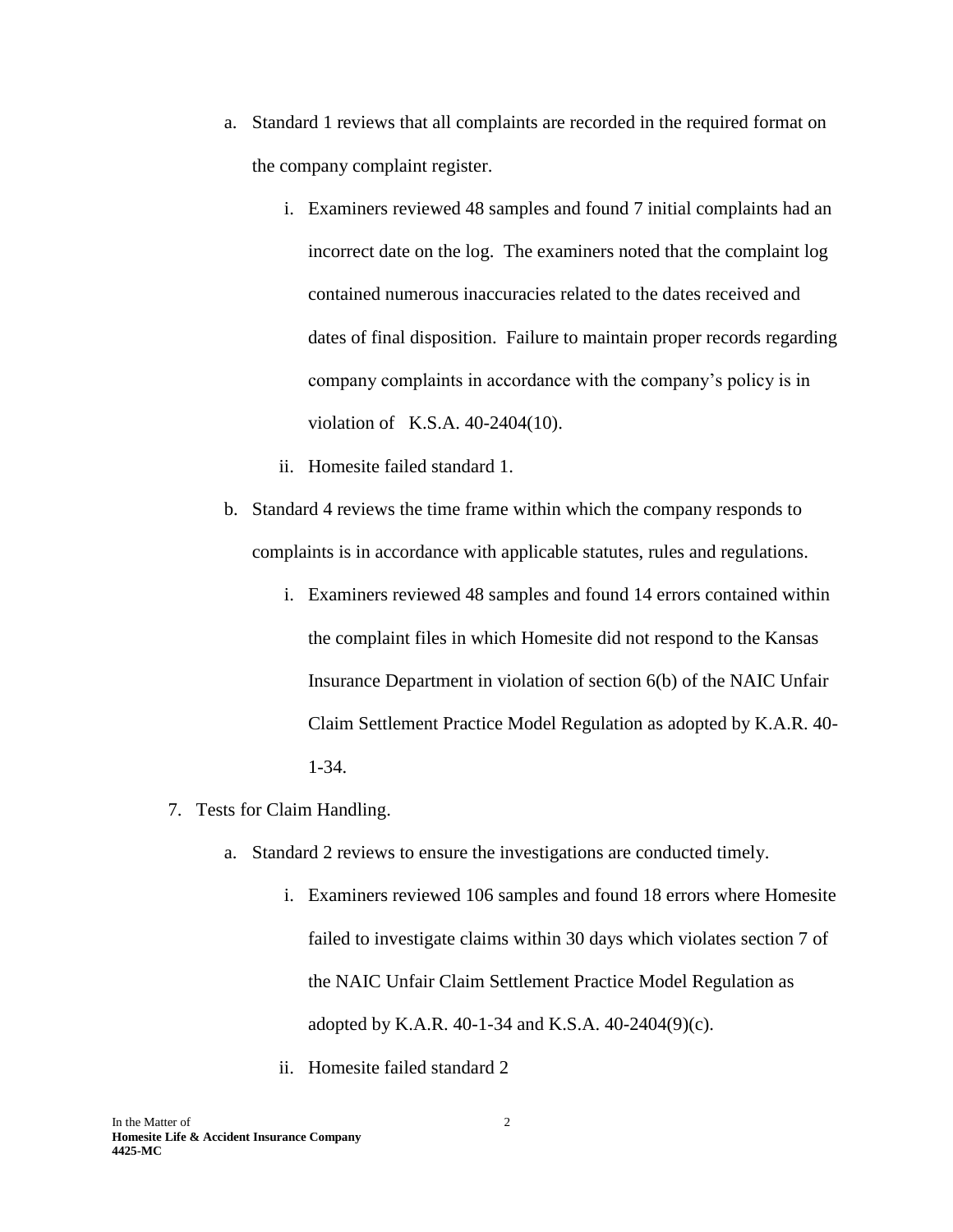- b. Standard 3 reviews to ensure that claims are resolved in a timely manner.
	- i. Examiners reviewed 106 samples and found 15 errors where Homesite failed to accept or deny a proof of loss of within 15 days in violation of section 8(a) of the NAIC Unfair Claim Settlement Practice Model Regulation as adopted by K.A.R. 40-1-34 or where Homesite failed to send notice to the claimant 45 days with reasons the claim was still being investigated in violation of section 8(c) of the NAIC Unfair Claim Settlement Practice Model Regulation as adopted by K.A.R. 40- 1-34.
	- ii. Homesite failed standard 3.

## **Applicable Law**

K.S.A. 40-222 states, in pertinent part:

(a) Whenever the commissioner of insurance deems it necessary but at least once every five years, the commissioner may make, or direct to be made, a financial examination of any insurance company in the process of organization, or applying for admission or doing business in this state. In addition, at the commissioner's discretion the commissioner may make, or direct to be made, a market regulation examination of any insurance company doing business in this state.

K.S.A. 40-2404 states, in pertinent part:

- (9) *Unfair claim settlement practices.* It is an unfair claim settlement practice if any of the following or any rules and regulations pertaining thereto are: (A) Committed flagrantly and in conscious disregard of such provisions, or (B) committed with such frequency as to indicate a general business practice.
	- (c) failing to adopt and implement reasonable standards for the prompt investigation of claims arising under insurance policies;
- (10) Failure to maintain complaint handling procedures. Failure of any person, who is an insurer on an insurance policy, to maintain a complete record of all the complaints which it has received since the date of its last examination under K.S.A. 40-222, and amendments thereto; but no such records shall be required for complaints received prior to the effective date of this act. The record shall indicate the total number of complaints, their classification by line of insurance, the nature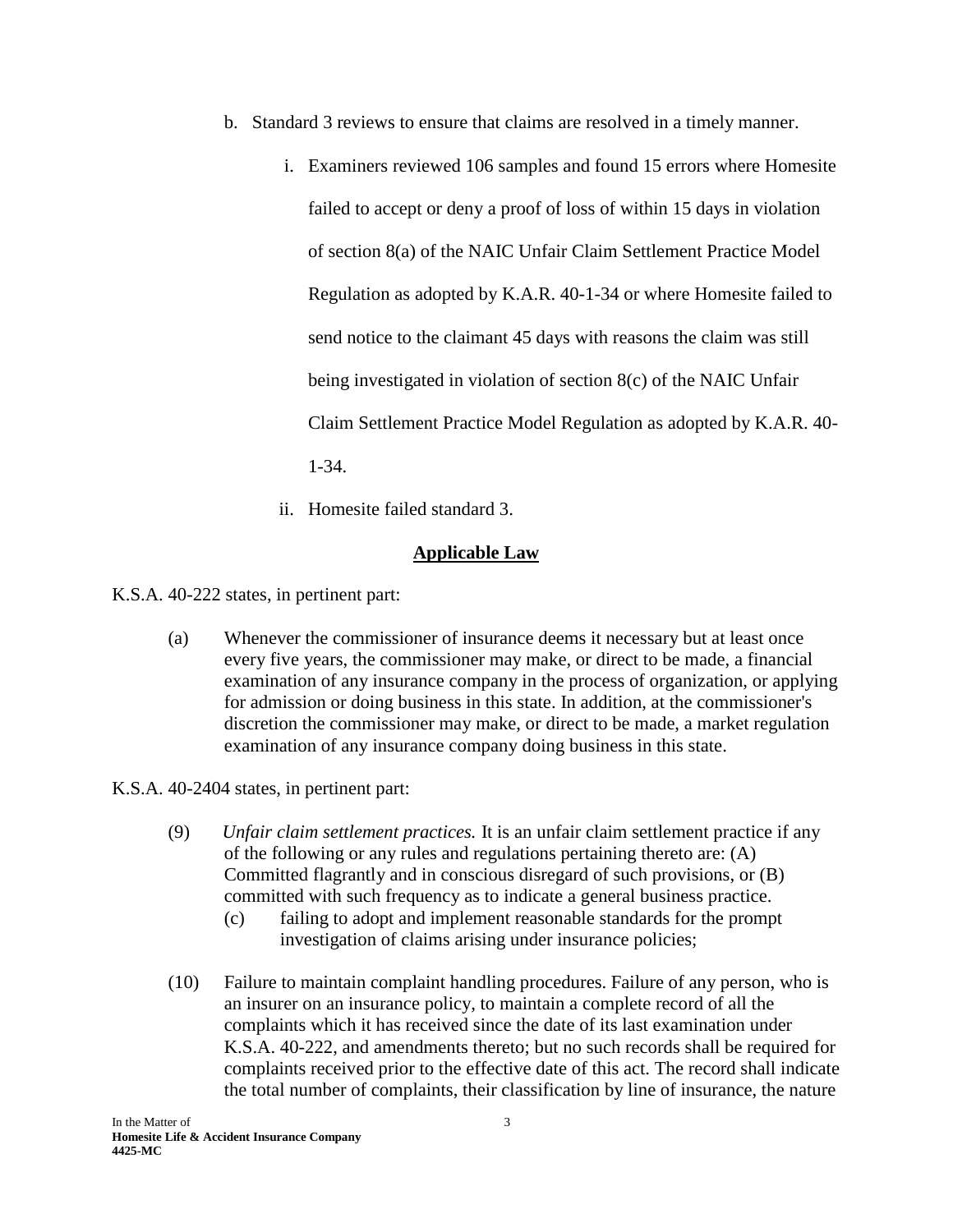of each complaint, the disposition of the complaints, the date each complaint was originally received by the insurer and the date of final disposition of each complaint. For purposes of this subsection, "complaint" means any written communication primarily expressing a grievance related to the acts and practices set out in this section.

K.A.R. 40-1-34 states, in pertinent part:

- Section 6. Failure to Acknowledge Pertinent Communications
	- (b) Every insurer, upon receipt of any inquiry from the insurance department respecting a claim shall, within fifteen working days of receipt of such inquiry, furnish the department with an adequate response to the inquiry.
- Section 7. Standards for Prompt Investigation of Claim

Every insurer shall complete investigation of a claim within thirty days after notification of claim, unless such investigation cannot reasonably be completed within such time.

- Section 8. Standards for Prompt, Fair and Equitable Settlements Applicable to All Insurers
	- (a) Within fifteen working days after receipt by the insurer of properly executed proofs of loss, the first party claimant shall be advised of the acceptance or denial of the claim by the insurer. No insurer shall deny a claim on the grounds of a specific policy provision, condition, or exclusion unless reference to such provision, condition, or exclusion is included in the denial. The denial must be given to the claimant in writing and the claim file of the insurer shall contain a copy of the denial.
	- (c) If the insurer needs more time to determine whether a first party claim should be accepted or denied, it shall so notify the first party claimant within fifteen working days after receipt of the proofs of loss, giving the reasons more time is needed. If the investigation remains incomplete, the insurer shall, forty-five days from the date of the initial notification and every forty-five days thereafter, send to such claimant a letter setting forth the reasons additional time is needed for investigation.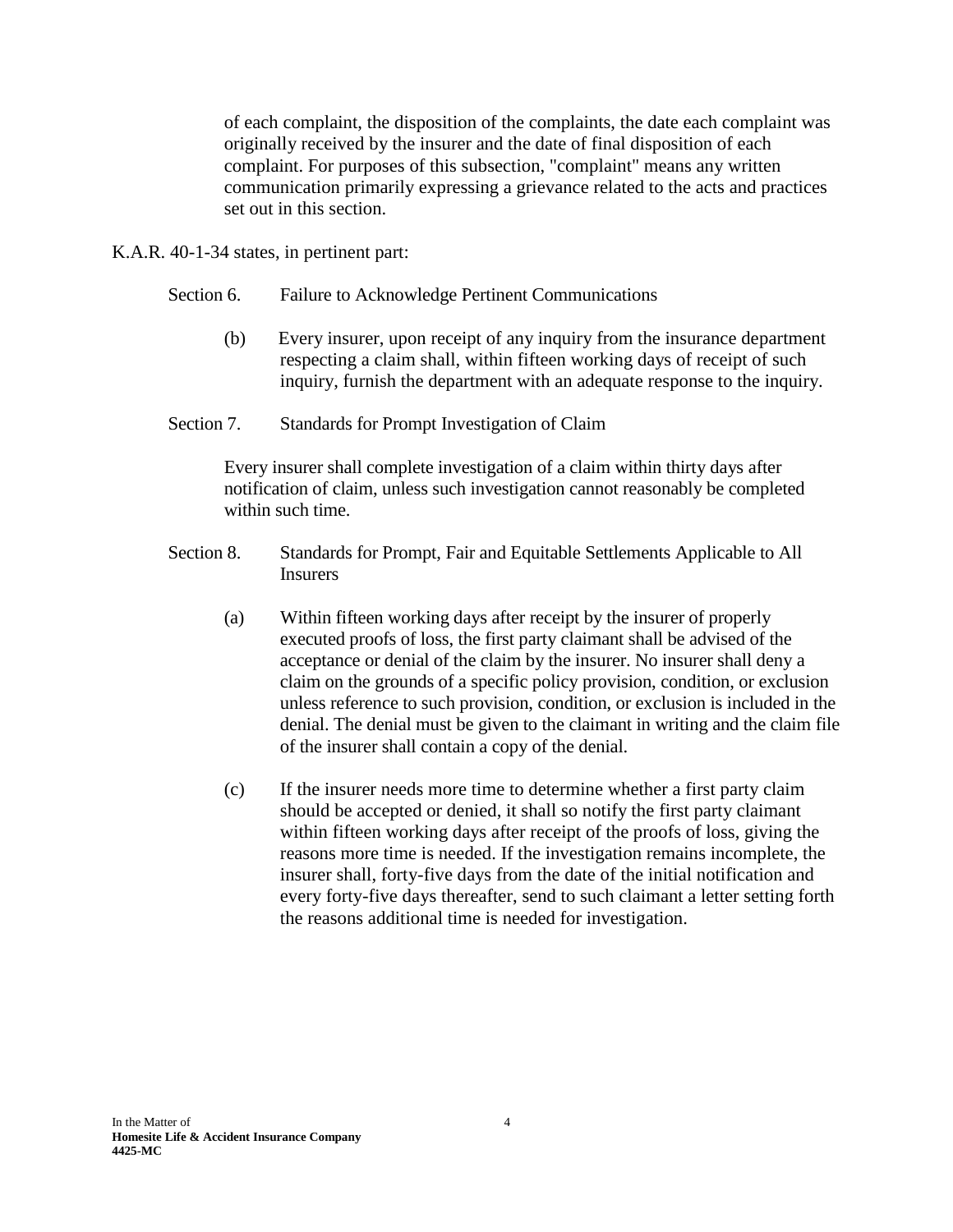## **Conclusions of Law**

Based upon the Findings of Fact enumerated in Paragraphs #1 through #7 and the Applicable Law cited above,

# **IT IS, THEREFORE, ORDERED BY THE COMMISSIONER OF INSURANCE:**

- 1. The Commissioner of Insurance has jurisdiction over this matter pursuant to K.S.A. 40-222.
- 2. The Kansas Insurance Department's ("KID") Report of Market Conduct Examination of Homesite as of August 31, 2011 is herein adopted in its entirety.
- 3. Homesite's failure to maintain proper records regarding company complaints constitutes a violation of K.A.R. 40-2404(10).
- 4. Pursuant to K.S.A. 40-2,125(a)(1), Homesite shall pay a monetary penalty of Five Hundred Dollars and No Cents (\$500.00) for the above-stated violation of K.S.A. 40-2404(10).
- 5. Homesite's failure to properly respond to a complaint filed with the Kansas Insurance Department constitutes a violation of section 6 of the NAIC Unfair Claim Settlement Practice Model Regulation as adopted by K.A.R. 40-1-34.
- 6. Pursuant to K.S.A. 40-2,125(a)(1), Homesite shall pay a monetary penalty of One Thousand Five Hundred Dollars and No Cents (\$1,500.00) for the above-stated violation of section 6 of the NAIC Unfair Claim Settlement Practice Model Regulation as adopted by K.A.R. 40-1-34.
- 7. Homesite's failure to investigate claims within 30 days after receipt of a claim constitutes a violation of section 7 of the NAIC Unfair Claim Settlement Practice Model Regulation as adopted by K.A.R. 40-1-34 and K.S.A. 40-2404.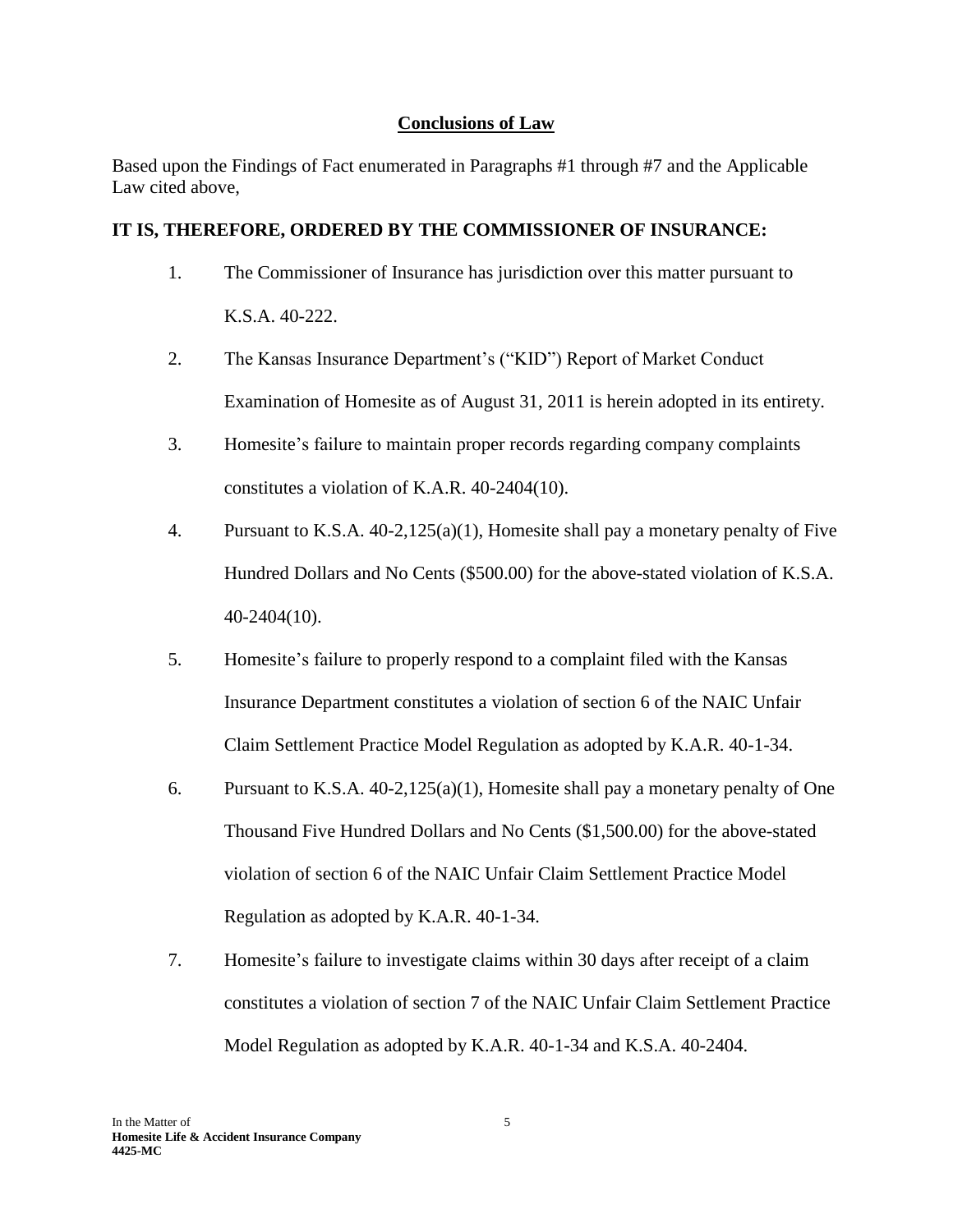- 8. Pursuant to K.S.A. 40-2,125(a)(1), Homesite shall pay a monetary penalty of One Thousand Five Hundred Dollars and No Cents (\$1,500.00) for the above-stated violation of section 7 of the NAIC Unfair Claim Settlement Practice Model Regulation as adopted by K.A.R. 40-1-34 and K.S.A. 40-2404.
- 9. Homesite's failure to resolve claims in a timely manner and provide notification to claimants constitutes a violation of section 8 of the NAIC Unfair Claim Settlement Practice Model Regulation as adopted by K.A.R. 40-1-34.
- 10. Pursuant to K.S.A. 40-2,125(a)(1), Homesite shall pay a monetary penalty of Five Hundred Dollars and No Cents (\$500.00) for the above-stated violation of section 8 of the NAIC Unfair Claim Settlement Practice Model Regulation as adopted by K.A.R. 40-1-34.
- 11. Pursuant to KSA 77-415(b)(2)(A), this order is designated by KID as precedent.

**IT IS THEREFORE ORDERED BY THE COMMISSIONER OF INSURANCE that Homesite Indemnity Company is assessed a MONETARY PENALTY in the amount of FOUR THOUSAND DOLLARS AND NO CENTS (\$4,000.00) payable to the Kansas Insurance Department within 30 days from the final date of this Order.** 

**IT IS SO ORDERED THIS \_12th\_\_DAY OF APRIL 2012, IN THE CITY OF TOPEKA, COUNTY OF SHAWNEE, STATE OF KANSAS.**



In the Matter of 6 **Homesite Life & Accident Insurance Company 4425-MC**

 $\angle$ s/ Sandy Praeger $\angle$ Sandy Praeger Commissioner of Insurance

BY:

 $\frac{1}{s}$  Zachary Anshutz Zachary Anshutz General Counsel